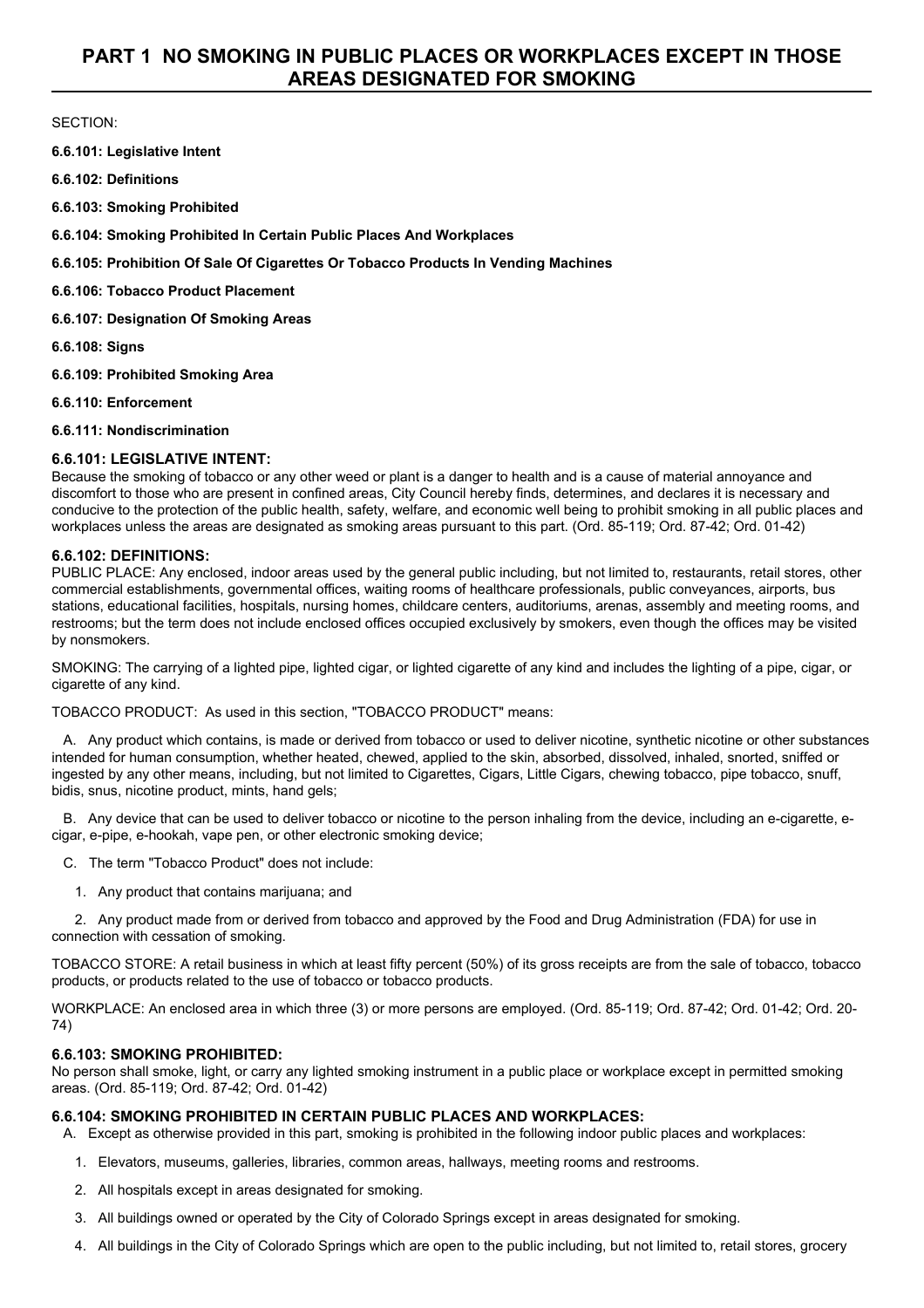stores and mercantile stores, except in areas designated for smoking. (Ord. 85-119; Ord. 87-42; Ord. 01-42)

#### **6.6.105: PROHIBITION OF SALE OF CIGARETTES OR TOBACCO PRODUCTS IN VENDING MACHINES:** A. Definitions:

EMPLOYEE: Any operator or any person employed by him who handles any cigarettes or tobacco products dispensed through a vending machine.

OPERATOR: Any person, who by contract, agreement, or ownership takes responsibility for furnishing, installing, servicing, operating or maintaining one or more vending machines.

PERSON: Any individual, partnership, corporation, company, firm, institution, trustee, association or any public or private entity.

VENDING MACHINE: Any self-service device offered for public use which, upon insertion of money or token, or by other means, dispenses cigarettes or tobacco products.

B. Prohibition: No person shall install, keep, maintain, or permit the location, installation, keeping, maintenance or use on premises over which they have control, any vending machine for the purpose of selling or distributing cigarettes or tobacco products.

C. Impoundment:

1. The City Council hereby finds and determines that vending machines which sell or distribute cigarettes or tobacco products, are public nuisances, and any vending machine found which sells or distributes cigarettes or tobacco products shall be removed and impounded at the expense of the operator by the Police Department. Any vending machine removed under the provisions of this section shall be taken to a place designated by the Police Department for storage and maintenance. No action for the recovery of or compensation for damages to or loss from a vending machine impounded under the provisions of this Code shall be maintained against the City when the machine was found to be selling or distributing cigarettes or tobacco products.

2. Vending machines shall be removed and impounded in the place designated by the Police Department and shall not be released therefrom until the charge for removal and storage of the vending machine shall have been paid. The charge for removal and impoundment of the vending machine shall be based upon a computation of actual expenses by the City incurred in accomplishing the removal and impoundment. Schedule of the charges shall be posted for public inspection in the Office of the Police Department.

3. Whenever a vending machine is removed and impounded by the Police Department, pursuant to the provisions of this section, the Police Department shall notify the operator of the machine, as such can be ascertained, of the impoundment of the vending machine and of the operator's opportunity to request the hearing to determine the validity of the impoundment. The notice shall be sent by regular mail or shall be personally served within seventy two (72) hours of an impoundment including weekends and holidays and shall contain the following information:

- a. Location of storage of the vending machine;
- b. The location from which the vending machine was removed;
- c. The manner in which the vending machine may be reclaimed;
- d. The reason for which the vending machine was impounded;

e. A description of the vending machine which shall include when available the make, model and vending machine number, if any;

f. A statement that unless claimed within thirty (30) calendar days from the date appearing on the notice that the vending machine is subject to sale; and

g. The operator has a right to a hearing concerning the validity of the impoundment and that the operator must request a hearing in writing at the Colorado Springs Municipal Court within ten (10) days of the postmark of the notice.

4. Upon receipt of a timely written request, a hearing shall be conducted within seventy two (72) hours of the request, excluding weekends and holidays. The hearing shall be conducted by a hearing officer, which hearing officer shall be a Judge of the Municipal Court in Colorado Springs or should the Presiding Judge so designate, a Municipal Court Referee.

5. The hearing officer shall conduct the hearing in an informal manner and shall not be bound by technical rules of evidence. The hearing shall be to the legality of the removal and impoundment of the vending machine. The burden of proof shall be on the Police Department to establish by a preponderance of the evidence probable cause for the impoundment. For the purposes of this section "probable cause" shall mean a state of fact as would lead a reasonable person to believe that there was sufficient compliance with the provisions of this section with other lawful authority as to grant authority to impound the vending machine.

6. If the hearing officer determines there was cause to remove and impound the vending machine, the owner or operator may apply for return of the vending machine by paying the applicable charges. If the charge is not paid, the vending machine shall be sold or otherwise disposed of.

7. If the hearing officer determines there was no probable cause to remove and impound the vending machine, the Police Department shall release the vending machine to the owner and shall be responsible for the costs incurred in the removal and storage of the vending machine. Failure of the owner to take possession of his vending machine within forty eight (48) hours of the hearing, excluding weekends and holidays, shall render the owner liable for all subsequent storage charges.

8. The decision of the hearing officer shall be final. (Ord. 95-84; Ord. 01-42; Ord. 20-74)

## **6.6.106: TOBACCO PRODUCT PLACEMENT:**

It shall be unlawful for any person to sell or display, offer to sell or display or permit to be sold or displayed any tobacco product in a